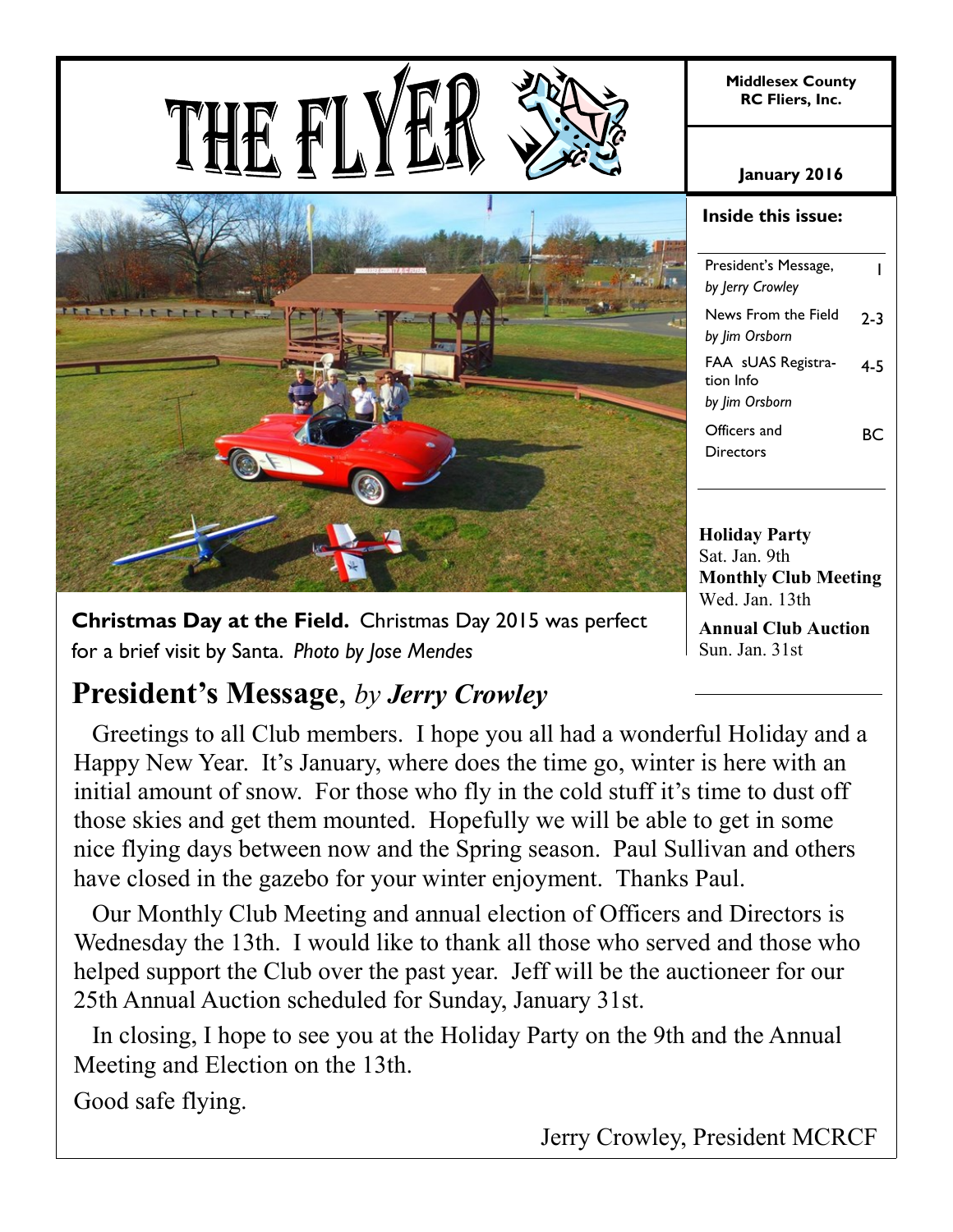### Page 2 The FLYER

## **News From the Field** *by Jim Orsborn*

 From the photo on the cover, it looks like Santa stopped by the MCRCF field for a brief visit. Rumor is that he stopped by to drop off the raffle prizes that will be awarded to a couple lucky members at the annual Christmas Party this coming weekend.

 As you can see, the photo shows that Jose, Ray, John and Rohan (L to R) were at the field on Christmas Day when Santa made the stop. Most of you know, but Santa's sleigh actually belongs to Ray (forget those commercials with the red Mercedes). John and Rohan were at the field to get in a quick flight on their newest planes. And they used Jose's quad copter to take the photo.

#### **Mandatory sUAS Registration**

 Most of you know that the FAA has called for mandatory registration of all small Unmanned Aircraft Systems (sUAS). The FAA instructions have caused a bit of controversy and uncertainty. The new rules apply to all MCRCF Members. This is because they apply to both newly purchased quad copters as well as previously purchased airplanes. Yes, even model airplane pilots have been asked to register with the FAA.

 If you have been following these developments, you know that the AMA has been trying to influence the FAA regulations. In fact, the AMA has recently sent a notice to all AMA members requesting that we wait to register with the FAA. This is because they are trying to get the FAA to accept our AMA Membership as a suitable substitute for the FAA requirement. The trouble is that the FAA is offering to waive their \$5 fee if you register with them during the first **30 days** of the registration period (apparently between December 21, 2015 and January 20, 2016).

 As it turns out, the FAA is requiring that applicants provide a credit or debit card as payment for the registration. They promise to return a credit to your account within several  $days - so this is not exactly a free registration.$ 



*Monday, December 28th The AMA has recommended that our members hold off on registering their model aircraft with the FAA until ad-*

*vised by the AMA or until the FAA's legal deadline of February 19. Holding off on registration will allow time for AMA to fully consider all possible legal and political options for alleviating this unnecessary regulatory burden on our members.*

 I would suggest that sometime shortly after the Martin Luther King holiday, we all need to check that the FAA has approved the AMA request; or else we need to visit the FAA website and register. Keep an eye out for an e-mail from the AMA and we will follow up with a note as well.

#### **Membership Renewals**

 I can report that about 50% of our members have completed their renewal applications. But that means we still have about 40 past members who have not renewed as yet.

#### **Christmas Party**

 Our MCRCF Christmas Party (aka Gala Holiday Event) is scheduled for this Saturday, January 9th. Members and their significant other guests are all welcome to join us at the Great Wall restaurant in Bedford, MA. A brief social hour will start around 6:30 PM with everyone joining the buffet line about 7 PM. During the social hour, the restaurant staff will take your drink orders, and a Board Member will collect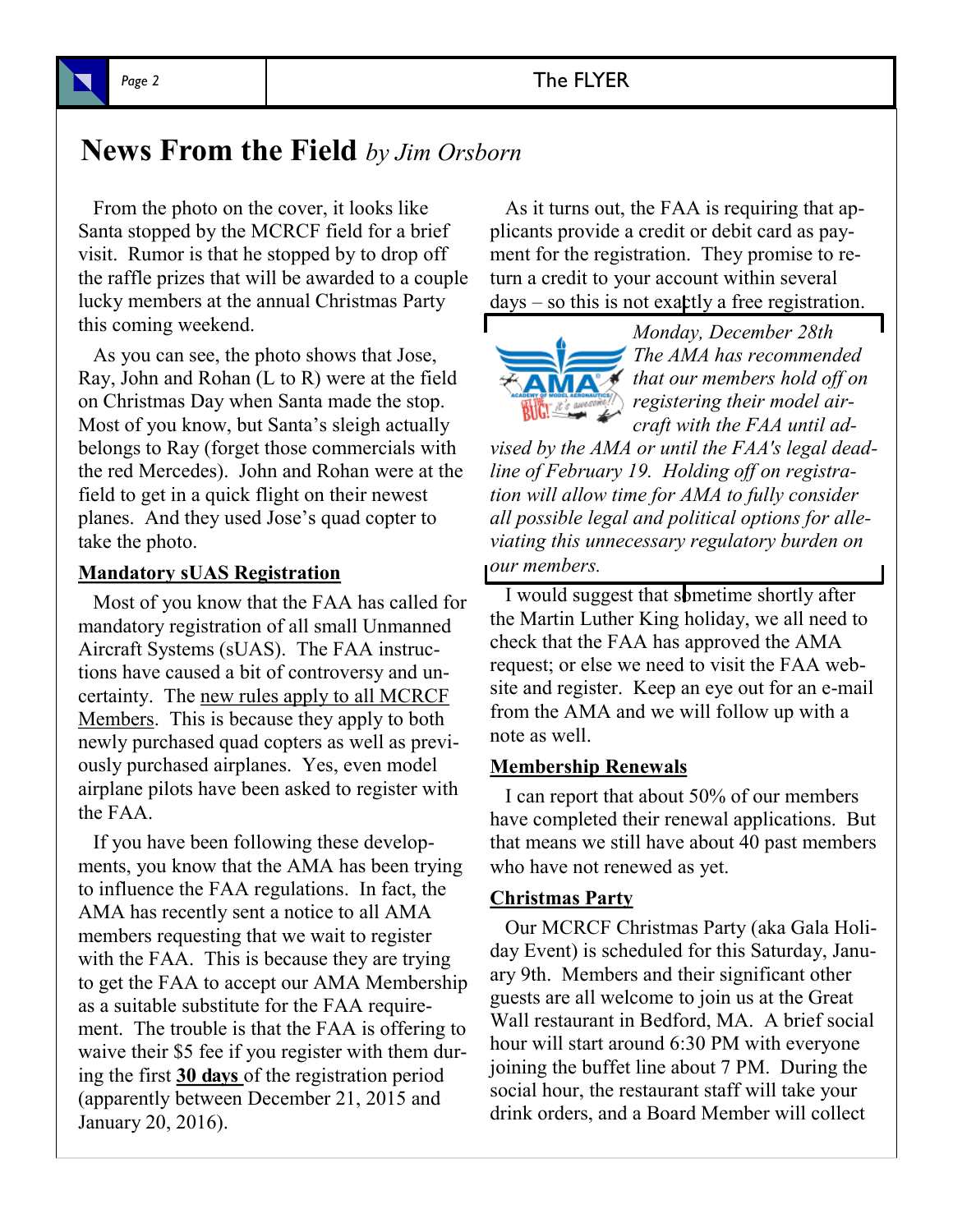# **News From the Field (Cont.)** *by Jim Orsborn*

your attendance fee in exchange for a raffle prize ticket.

 The flyer for our Construction Derby event usually says that participants will have the most fun they've ever had at an RC Event. But our MCRCF Christmas Party has some really great raffle drawings and we get an opportunity to talk about the events of the past flying season. Speaking of the Raffle prizes — rumor is that Santa found a Yak 54 Bind n Fly plane and a 20cc gasoline engine in his sleigh after making his last stop. The Club will be including them as prizes for the membership drawing; The club has also purchased gift certificates that will be awarded to a couple lucky of our guests.

#### **January 13th Club Meeting, and MCRCF Elections**

 Our monthly Club meeting is scheduled for Wednesday, January 13th. This is an important meeting, because we will be electing Officers and Directors for the coming year.

 As chair of the nominating committee, I can report that our current Officers and Directors have all agreed to serve for one more year. In addition, Dan Costa has offered to run for the one open Director position that we have. This means that we have a full slate; but I would remind everyone that any current MCRCF member has until the January Meeting date to submit their name if they would like to run for any of these positions.

#### **Flight Training Update**

 We still have a few students in the pilot training class. Weather and some windy afternoons seem to bring the fall training sessions to an early end this year. Occasionally we are

able to hold training classes over the winter; but is does take a bit more dedication – so we usually just let things slip until the spring. In the meantime, if a student would like to meet an instructor at the field, please contact us directly.

 To help improve communications, we would like to set up an e-mail list that is dedicated to MCRCF Students and Instructors. The plan will be to use this list to let students know about any changes in our training schedule. We will ask that students also use the list to let our instructors know that they will be attending class. Watch for more information in the next few weeks.

### **Summary of Upcoming Events : MCRCF Holiday Party**

**Date**: January 9th **Location**: Great Wall , Bedford, MA **Starting Time:** 6:30 social hour; **Dinner:** at 7:00 PM **Price**: \$21.00 per person

#### **January Club Meeting / Elections**

**Date**: January 13th **Location**: Lewis Building, 248 Boston Rd. , Billerica, MA **Starting Time**: 7:30 PM

#### **Annual Club Auction**

**Date**: Sunday, January 31st **Location**: Marshall Middle School, 15 Floyd St., Billerica, MA **New Starting Time**: **Registration:** at 10:00 AM **Auction:** 11:00 AM to 3:00 PM **Price**: \$3.00 per person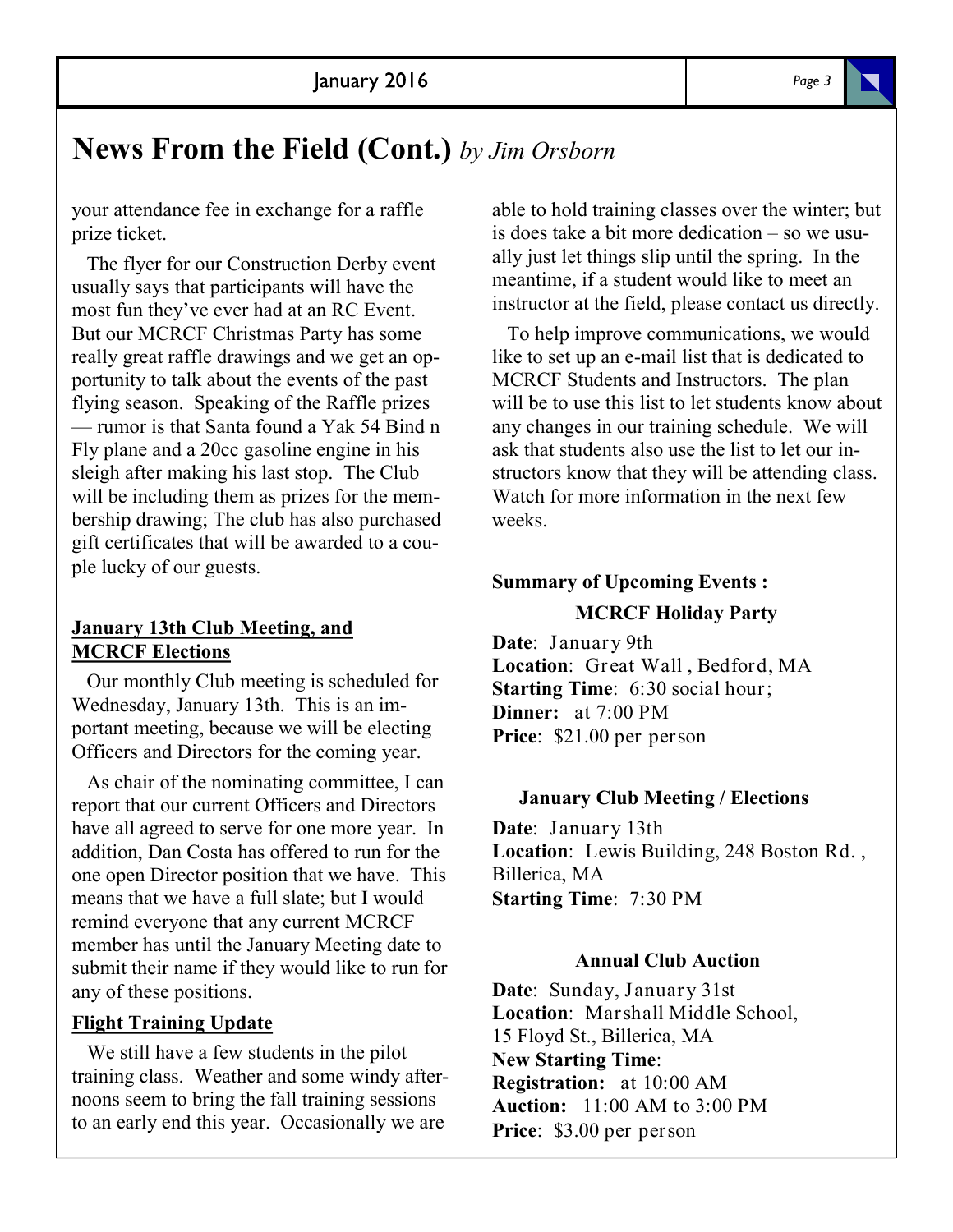

# **FAA sUAS Registration Info** *by Jim Orsborn*

 As it turns out, the FAA is pushing for pilots to follow some pretty simple instructions that we are all familiar with. I have copied the following information from the FAA's website

(http://www.faa.gov/uas/model\_aircraft/). These instructions state that:

Model aircraft operations are for hobby or recreational purposes only.

The FAA has partnered with several industry associations to promote Know Before You Fly, a campaign to educate the public about using unmanned aircraft safely and responsibly. Individuals flying for hobby or recreation are strongly encouraged to follow safety guidelines, which include:

- Fly below 400 feet and remain clear of surrounding obstacles
- Keep the aircraft within visual line of sight at all times
- Remain well clear of and do not interfere with manned aircraft operations
- Don't fly within 5 miles of an airport unless you contact the airport and control tower before flying
- Don't fly near people or stadiums
- Don't fly an aircraft that weighs more than 55 lbs
- Don't be careless or reckless with your unmanned aircraft – you could be fined for endangering people or other aircraft

The following  $Q \& A$  highlights also come from the FAA website

(http://www.faa.gov/uas/registration/faqs/).

Q2. Updated: Does it cost anything to register?

A. Federal law requires owners to pay \$5 to register their aircraft. However, registration is free for the first 30 days to encourage speedy registration of UAS. During the first 30 days, you must pay \$5 with a credit card, a pre-paid credit card or a debit card from a major bank. A \$5 credit will appear 5-10 days afterwards.

Q5. Do I have to register my UAS immediately? Is there a grace period?

A. If you operated your UAS before Dec. 21, 2015, you have until February 19, 2016 to register your UAS. If you purchase your UAS after Dec. 21, 2015, you must register before you operate it outdoors.

Q6. Does the FAA have the authority to require registration of UAS used by modelers and hobbyists?

A. Yes. By statute all aircraft are required to register. Congress has defined "aircraft" to include UAS, regardless of whether they are operated by modelers and hobbyists.

Q8. Will an operator be required to have proof of registration while operating the UAS?

A. Yes. You will be required to have your FAA registration certificate in your possession when operating your unmanned aircraft.

Q9. Updated: Does the FAA have two different registration systems? If so, why?

A. Yes, there are two systems. … See the FAA website for additional information on commercial registrations.

Q15. Do children's toys need to be registered?

A. Not if they weigh below 250 gm/0.55 lb. or less. Most "toys" the FAA has identified at a purchase price of \$100 or less have been determined to weigh less than 250g.

-----------

-----------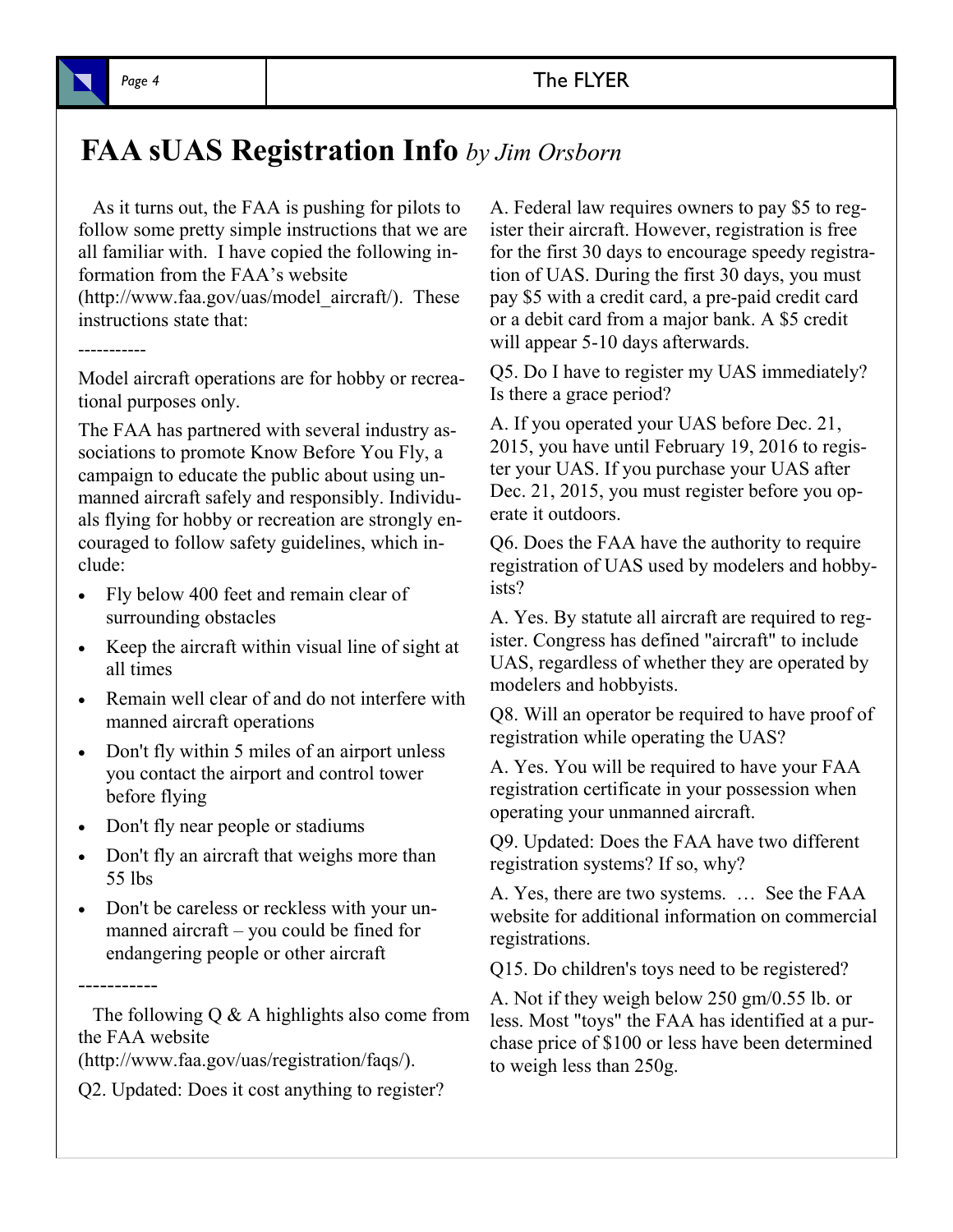# **FAA sUAS Registration Info (Cont.)** *by Jim Orsborn*

Q19. Updated: I would like to fly my Radio/Remote Controlled (RC) aircraft outdoors, do I have to register it?

A. Yes, RC aircraft are unmanned aircraft and must be registered online if they weigh more than 0.55 lbs. and less than 55 pounds.

Q20. What about tethered drones?

A. Both tethered and untethered UAS must be registered.

Q21. If I'm just flying it for fun in my yard, do I have to register it?

A. Yes, if the UAS weight is within the stated weights for registration.

Q24. Will the requirement apply to UAS that I owned and operated before the registration process existed?

A. Yes. Owners who purchased their UAS prior to Dec. 21, 2015 will have 60 days to register.

Q30. What happens if I sell my drone?

A. You should log on to the registration website and update your registration information. We also strongly encourage you to remove your registration number from the drone before the transfer of ownership.

Q38. Updated: The website said registration is free. Why am I being charged \$5?

A. The credit card transaction helps authenticate the user. You will see a credit for the \$5 in 5-10 days after the charge appears.

Q39. When must UAS owners who purchased their aircraft before December 21, 2015 register?

A. UAS operated by the current owner prior to December 21, 2015, must be registered no later than February 19, 2016. For all other UAS, registration is required prior to operation.

Q40. Is there a registration renewal requirement for UAS, like there is for manned aircraft?

A. Yes. You will be required to renew every three years and you must pay a \$5 renewal fee.

Q41. What should I expect once I complete my registration on the UAS website?

A. You will receive a unique registration number that applies to any and all UAS that you own. You must mark all of your UAS with the unique registration number before operating. A registration certificate that contains the unique FAA registration number, the issue and expiration dates, and the name of the certificate holder will be sent to your email address immediately.

Q46. Will my drone require an N-number or sticker?

A. No. You will receive a unique registration number, not an N-number, and you must mark the registration number on your UAS by some means that is legible and allows the number to be readily seen. The registration number may be placed in a battery compartment as long as it can be accessed without the use of tools.

Q47. Is putting my AMA number on my drone enough?

A. No. Not at this time. The registration system will generate a unique FAA registration number, which you must mark on your aircraft.

Q48. Would putting my contact information on my drone be enough?

A. No, you must mark it with the FAA registration number.

Q60. If a drone crashes in my yard what do I do?

A. Call local law enforcement.

-----------

 I hope that these highlights help make it clear what the FAA is doing.